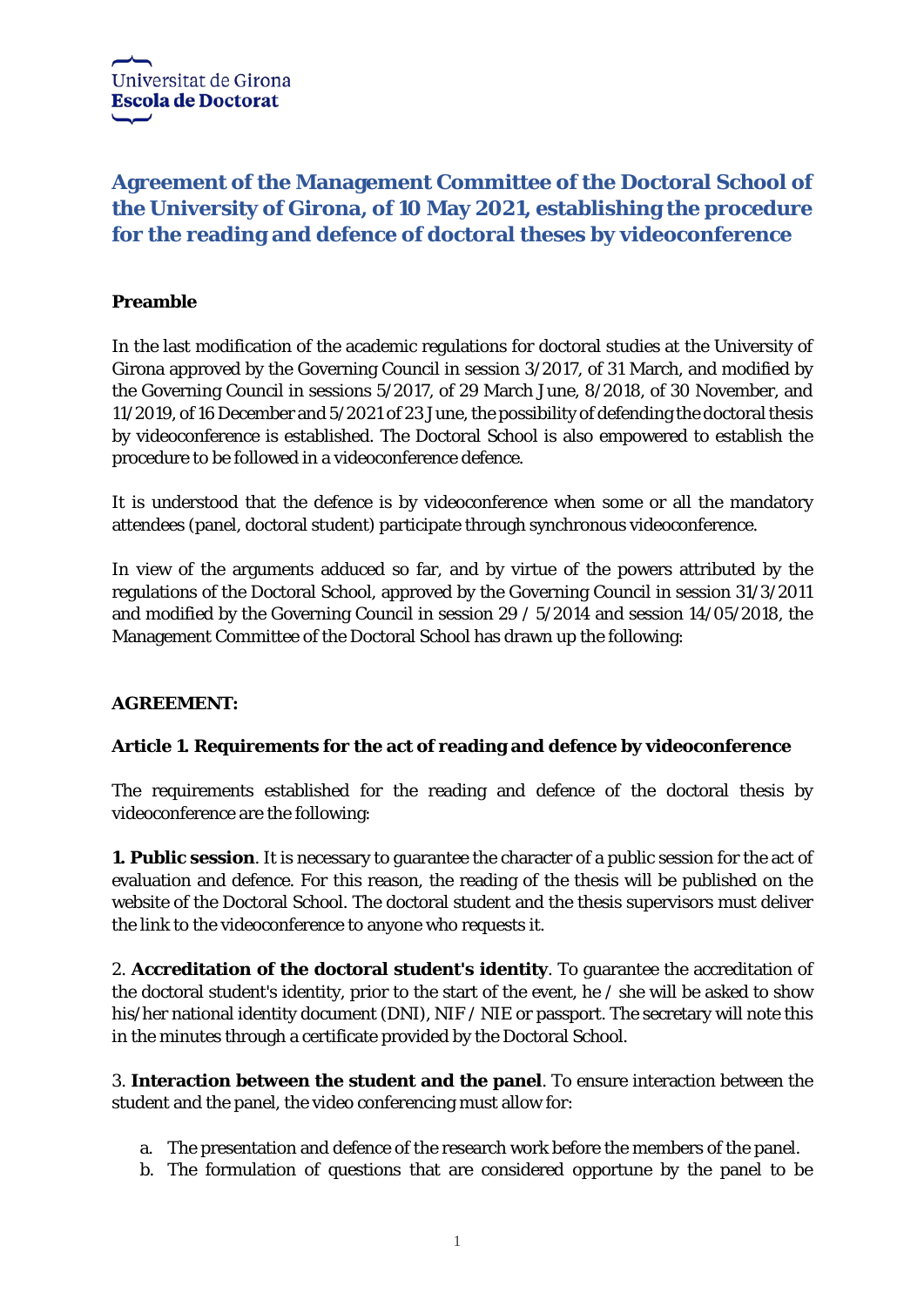answered, at the time and in the manner indicated by the president of the panel. Likewise, any doctor attending by videoconference may be allowed to formulate their questions, at the time and in the manner indicated by the president of the panel.

c. Information from the panel to the student of the final grade awarded for the thesis.

In order to comply with these requirements, the Teams platform must be used, which is the one recommended by the computer service of the University of Girona. This platform allows you to record the session and allows access to the video conferencing room by providing a link.

## **Article 2. Defence application**

In order to defend the thesis by videoconference, the student must submit an application to the director of the Doctoral School (model document in Annex 1). This application must be digitally signed. In the event that digital signature is not possible, a manually signed and the scanned application will be accepted. In both cases, the approval of the defence by videoconference from the members of the panel, the thesis supervisors and the thesis tutor must be stated. The document must be sent by e-mail to [comissio.doctorat@udg.edu.](mailto:comissio.doctorat@udg.edu) The application must be approved by the president of the Academic Committee of the Doctoral Program (model document in Annex 2).

#### **Article 3. Defence management**

Once the secretary of the panel has received the application from the Doctoral School, he / she will communicate by e-mail (to  $comissio.doctorat@udg.edu$ ), the address to which the panel,</u> the doctoral student and all those people who want to follow the defence session must connect. He / she will also need to confirm the date and time of the thesis defence. This date must coincide with the one the president of the panel confirms to the Doctoral School at the time convened by the panel after having considered the need for 15 working days' notice of the date set for the defence and where he / she will have specified that this defence will be by video conference. He / she will also need to create a second videoconference session to which the members of the court will connect to deliberate in case any member of the panel connects by videoconference. Once created, he / she will communicate the address of the videoconference session for deliberation by the other members of the panel.

The person responsible for managing applications from the UdG Doctoral School must proceed as follows:

1. Send the designated panel members who are to evaluate the doctoral thesis an email with:

- a. Information on the regulations and procedures established by the Doctoral School.
- b. The link to the video conferencing sessions previously created by the secretary of the panel, and a reminder of the date and time of the conference.
- c. The document for the processing of personal data that must be read by the president of the panel so that the student and the members of the panel give their consent and the defence can be carried out by videoconference and recorded.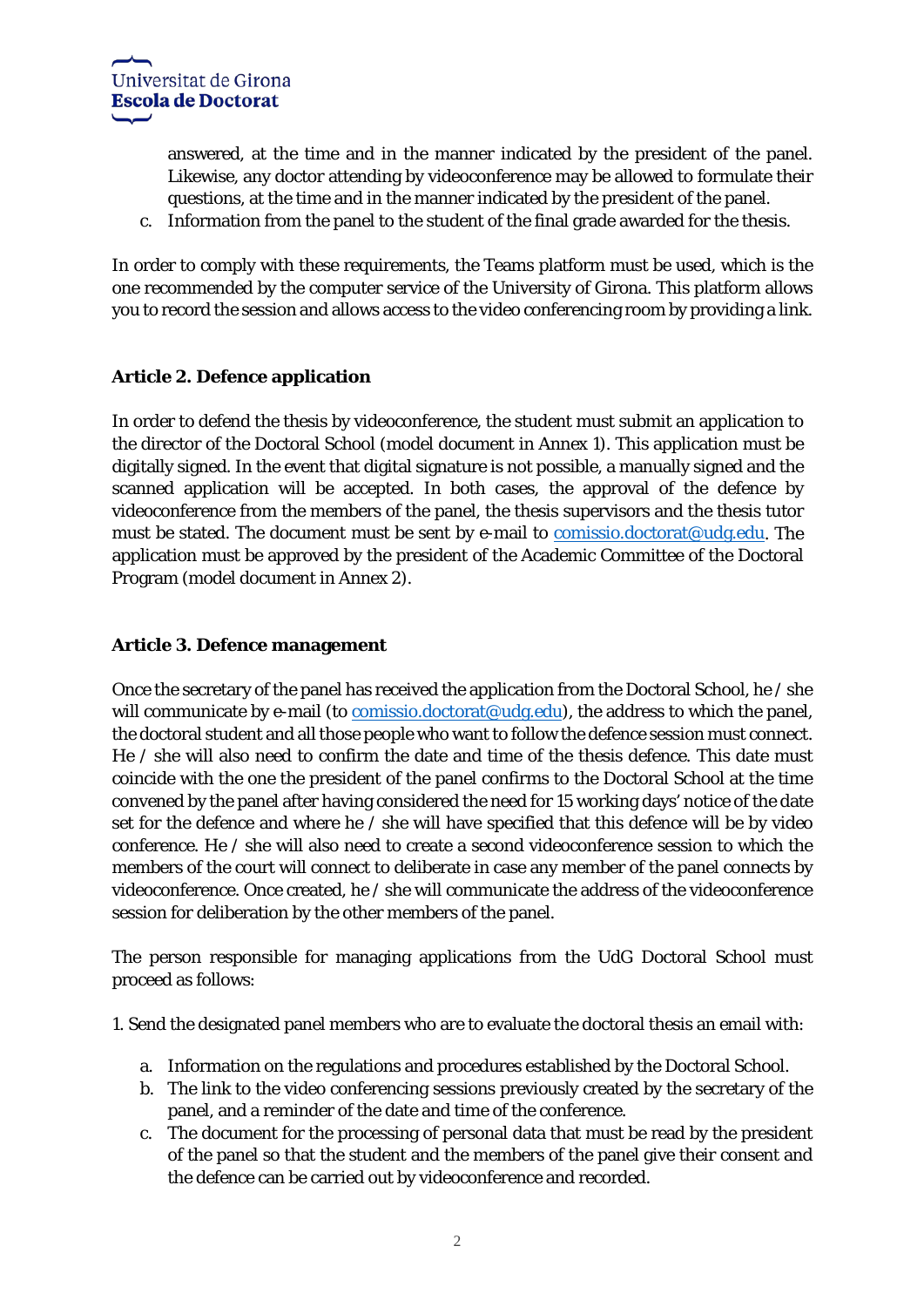

- d. The report to be issued by each member of the panel.
- e. Information of the system to follow to be able to vote for "*cum laude*".
- f. The secretary will also be sent the minutes for the session and the document for accrediting the identity of the doctoral student.
- g. Reports from external reviewers and the doctoral student's and supervisor's response.

2. Send an email to the student who will defend their doctoral dissertation by videoconference with:

- a. The URL to access the video conferencing session and the time of the session.
- b. The document for the processing of personal data.
- c. The necessary indications to carry out the defence. For example, identification check of the student at the beginning of the session and permission from the student to record the session before starting.

3. Send an e-mail with the URL to access the videoconference session and the time of the session to the people who have expressed interest in participating in the defence session of the doctoral thesis by videoconference.

## **Article 4. Act of defending the thesis**

The secretary will act as moderator of the videoconference room.

The act of defending the thesis will be carried out as follows:

1. 15 minutes before the time established in the call, the moderator and the doctoral student will access the videoconference room created for the defence in order to check that everything is working properly.

2. Before starting, members of the panel and the doctoral student who are acting online must activate the camera and audio. Guests in the online session must have their camera and microphone turned off.

3. If the doctoral student undertakes the defence online, his / her identification will be checked from his / her DNI or equivalent accrediting document and a certificate of identification will be issued (model document in Annex 3).

4. Once the session has started, the moderator will activate the recording and the president will read the data protection clause. Both the doctoral student and each of the members of the panel will express their acceptance. In the event that any of them do not comply, the defence by videoconference will not be carried out.

5. After the defence, so that the panel can carry out its deliberation, the members of the panel will leave the videoconference session where the thesis is defended and will enter the other videoconference session created to undertake the deliberation. The moderator will interrupt the recording. If the doctoral student and part of the public attend the defence in person, the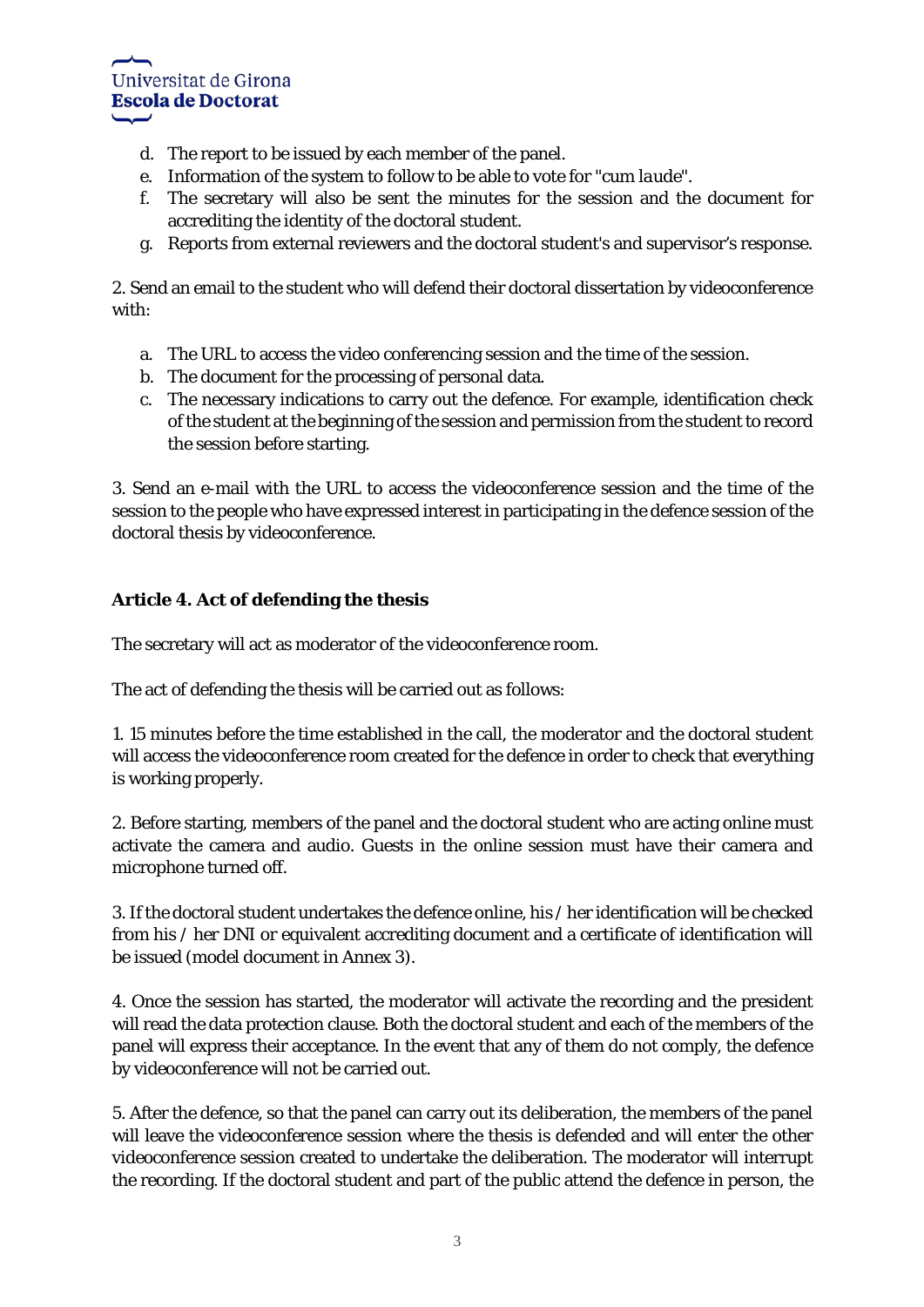

panel will ask them to leave the thesis defence room before deliberation.

6. Once the deliberation by the panel is complete, the panel will leave the videoconference session created for the deliberation and will re-enter the videoconference session where the thesis was defended. If the doctoral student and part of the public are attending the defence in person, they will be allowed to enter the room of the thesis defence at this time. After resuming recording, the president will announce the qualification of the thesis in accordance with the provisions of current legislation. The remaining members of the panel shall express their agreement to this qualification.

#### 7. Recording will end.

8. The members of the panel will digitally sign the minutes of the doctoral dissertation defence and send them to the e-mail address of the secretary of the panel. If they do not have a digital signature, they can sign them manually, send a scanned copy of the file, and later send the original to the Doctoral School.

9. The secretary will digitally sign the defence minutes and email them to the other two members of the panel for digital signature. If a member does not have a digital signature, they can sign manually and send the scanned document and later the original to the Doctoral School. The secretary will send the minutes, the candidate's identification certificate, the reports signed by all members of the panel and the link to the thesis defence record to [comissio.doctorat@udg.edu.](mailto:comissio.doctorat@udg.edu)

10. The secretary will also remind the members of the panel that they must cast their vote for awarding of the mention "*cum laude*" (Appendix 4). The person responsible for the management of the applications of the Doctoral School of the UdG will visualize the result of the secret ballot for the concession of the mention "*cum laude*". A report of the ballot will be made and this result will be communicated to the doctoral student, to the thesis supervisor, to the members of the panel and to the Academic Committee of the corresponding doctoral programme. This procedure must be completed in order to close the file for the defence of the doctoral student's thesis so that he / she can apply for the doctoral degree.

11. The Doctoral School will notify that all the documents have been received correctly or which documents are missing.

#### **Repeal provision**

The [Regulations governing the exceptional procedure for the reading and defence of doctoral](https://www.udg.edu/ca/portals/1/Normativa/Procediment-excepcional-defensa-tesis-1_EN.pdf)  [theses by videoconference during the state of emergency due to the COVID-19 pandemic](https://www.udg.edu/ca/portals/1/Normativa/Procediment-excepcional-defensa-tesis-1_EN.pdf) approved by the Governing Council in session no. 3/2020, of 30 April, and the extension to the 2020-21 academic year approved by the Governing Council in session no. 9/2020, of 19 September, are repealed.